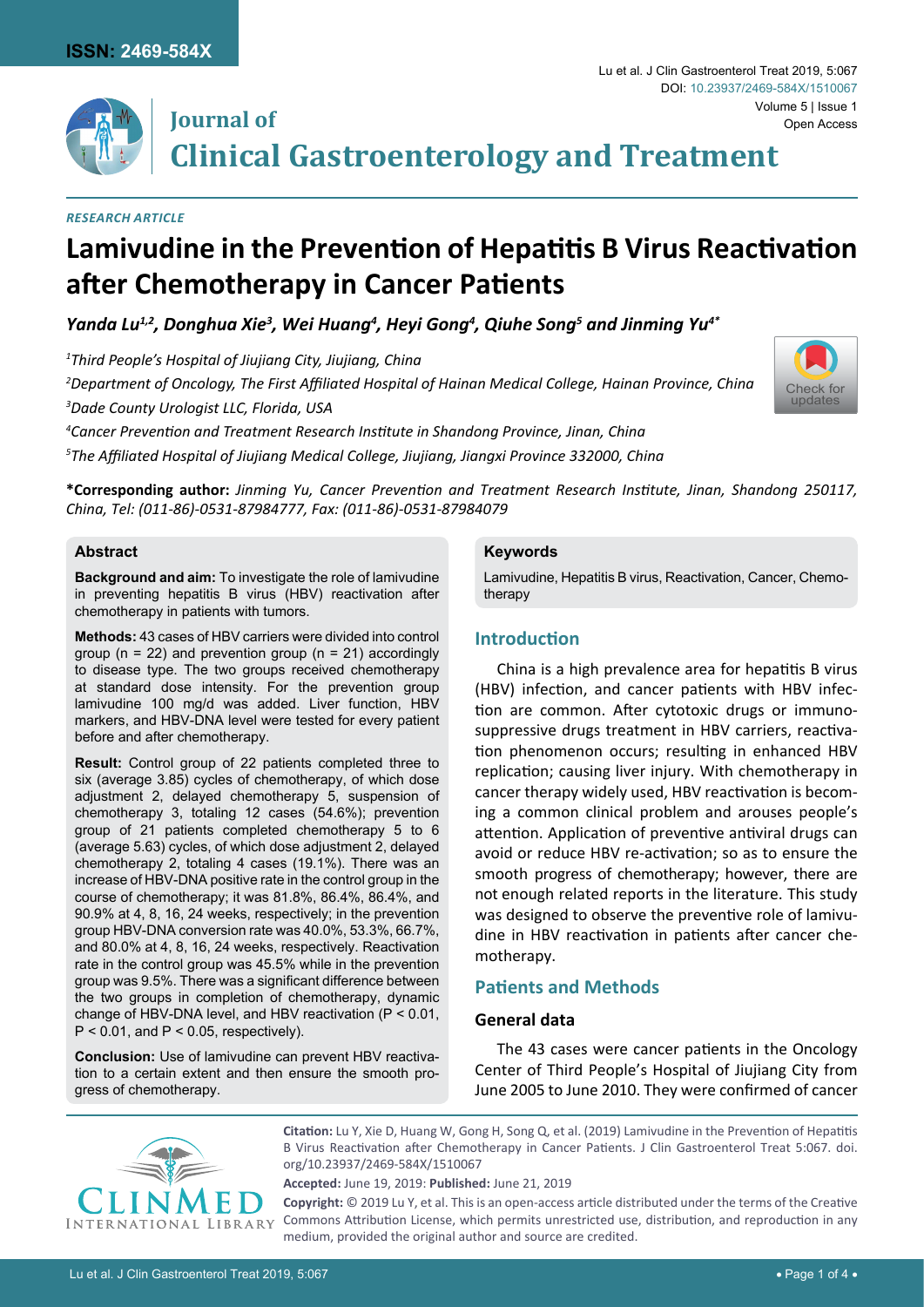<span id="page-1-0"></span>

|                                                  | <b>Prevention</b><br>Group           | Control<br>Group |  |  |  |  |
|--------------------------------------------------|--------------------------------------|------------------|--|--|--|--|
| <b>Case Number</b>                               | 21                                   | 22               |  |  |  |  |
| Male                                             | 8                                    | 9                |  |  |  |  |
| Female                                           | 13                                   | 13               |  |  |  |  |
| Age (year)                                       | 45.9<br>47.3                         |                  |  |  |  |  |
| <b>Tumor Type</b>                                |                                      |                  |  |  |  |  |
| Non-Hodgkin's lymphoma                           | 6<br>6                               |                  |  |  |  |  |
| <b>Breast Cancer</b>                             | 4<br>$\overline{\mathbf{4}}$         |                  |  |  |  |  |
| Non-small cell lung<br>cancer                    | $\overline{\mathbf{4}}$              | 5                |  |  |  |  |
| Small cell lung cancer                           | $\overline{2}$                       | 1                |  |  |  |  |
| Colorectal cancer                                | $\overline{2}$                       | 3                |  |  |  |  |
| Stomach cancer                                   | $\overline{2}$                       | $\overline{2}$   |  |  |  |  |
| Ovarian cancer                                   | 1                                    | 1                |  |  |  |  |
| <b>Tumor Stage</b>                               |                                      |                  |  |  |  |  |
| Ш                                                | 8                                    | 8                |  |  |  |  |
| Ш                                                | 7                                    | 8                |  |  |  |  |
| IV                                               | 6                                    | 6                |  |  |  |  |
| <b>Before chemotherapy</b>                       |                                      |                  |  |  |  |  |
| HBeAg (+)                                        | 12                                   | 14               |  |  |  |  |
| HBeAg (-)                                        | 9<br>8                               |                  |  |  |  |  |
| ALT (U/L)                                        | $30.49 \pm 8.62$<br>$31.25 \pm 9.14$ |                  |  |  |  |  |
| TSB (µmol/L)                                     | $16.51 \pm 4.68$<br>$15.03 \pm 5.17$ |                  |  |  |  |  |
| HBV-DNA (+)                                      | 71.4% (15/21)<br>72.7% (16/22)       |                  |  |  |  |  |
| Serum HBV-DNA levels<br>(after a Log conversion) | $3.39 + 1.73$<br>$3.47 + 1.82$       |                  |  |  |  |  |

diseases by histopathology and were admitted to the hospital for chemotherapy. Included were non-Hodgkin's lymphoma, 12 cases; breast cancer, 8 cases; non-small cell lung cancer (NSCLC), 9 cases; small cell lung cancer, 3 cases; colorectal cancer, 5 cases; gastric cancer, 4 cases; ovarian cancer, 2 cases. There was no liver metastasis. Chemotherapy regimens are CHOP (cytoxan, doxordbicin, vincristine, prednisone); FAC (5-fluorouracil, doxordbicin, cytoxan), NP (navelbine, cisplatin), TP (taxol, cisplatin), GP (gemcitabine, cisplatin), EP (etoposide, cisplatin), FOLFOX (5-fluorouracil, leucovorin, oxaliplatin), and so on. All 43 cases are HBV carriers who meet with the standard of people living with chronic HBV infection according to "Guidance for chronic hepatitis B prevention and treatment" [[1](#page-3-1)]. These cases are divided into disease control or prevention group. There was no significant difference between 2 groups in gender, age, chemotherapy regimen, liver function and serum HBV-DNA ([Table 1](#page-1-0)).

#### **Treatment**

Both groups were treated with chemotherapy by using the dose of standard intensity. The control group was treated with conventional regimen such as glutathione to protect liver. For the prevention group lamivudine 100 m/d was added in addition to the medications in the control group, from seven days before the start of chemotherapy to a month after the end of the chemotherapy. To observe the dynamic change of HBV-DNA level and the incidence of HBV reactivation, liver function, HBV markers, and HBV-DNA quantitative level were tested for every patient every time before and after chemotherapy. Chemotherapy dose adjustment or withdrawal was needed when serum total bilirubin (TSB)  $\geq$  2~4 constant high limit (ULN), alanine aminotransferase (ALT)  $\geq$  2~5 ULN, HBV DNA determination.

All specimens were studied by a single person under the same conditions. Liver function tests were done by using Olympus AU640 automatic biochemical analyzer. HBV markers were detected by Enzyme-Linked ImmunoSorbent Assay (ELISA) in accordance with the manual. The kits were provided by the Beijing the Fourth Ring Biotechnology Plant. Serum HBV DNA levels were detected by a fully automated ABI-fluorescence quantitative PCR analysis. The value threshold is < 103 copies/ ml.

## **Definition of HBV reactivation**

According to the diagnostic criteria made by Yeo [[2\]](#page-3-0), hepatitis occurs during or immediately after a cytotoxic chemotherapy accompanied by HBV-DNA level not less than 10-fold increase, or if absolute value is up to  $1 \times 109$  copies/m1 or higher, can be diagnosed as HBV reactivation after ruling out other infections.

## **Statistical analysis**

Statistical analysis was performed by using SPSS12.0 data analysis software, count data were compared by using  $x^2$  test, measurement data were compared by using t test, serum HBV-DNA level was compared as measurement data by using t-test after a logarithm (Log) conversion.

## **Results**

## **Completion of chemotherapy**

22 cases in the control group completed 3 to 6 cycles of chemotherapy, an average of 3.85 cycles, of which dose adjustment, 4 cases; delayed chemotherapy, 5 cases; suspension of chemotherapy, 3 cases; totaling 12 cases (54.6%). Among the 12 cases, non-Hodgkin's lymphoma 5/6 cases (83.3%), breast cancer 2/4 cases (50.0%), stomach 1/2 cases (50.0%), NSCLC 2/5 cases (40.0%), colorectal cancer 1/3 cases (33.3%), ovarian cancer 1/1 case (100.0%), respectively. Of prevention group, all 21 cases completed 5 to 6 cycles of chemotherapy, an average of 5.63 cycles, of which dose adjustment, 2 cases; delayed chemotherapy, 2 cases; suspension of chemotherapy, 0 cases; the total 4 cases (19.1%). Among the 4 cases, non-Hodgkin's lymphoma 1/6 cases (16.7%), breast cancer 1/4 cases (25.0%), colorectal cancer 1/3 cases (33.3%), non-small cell lung cancer 1/5 cases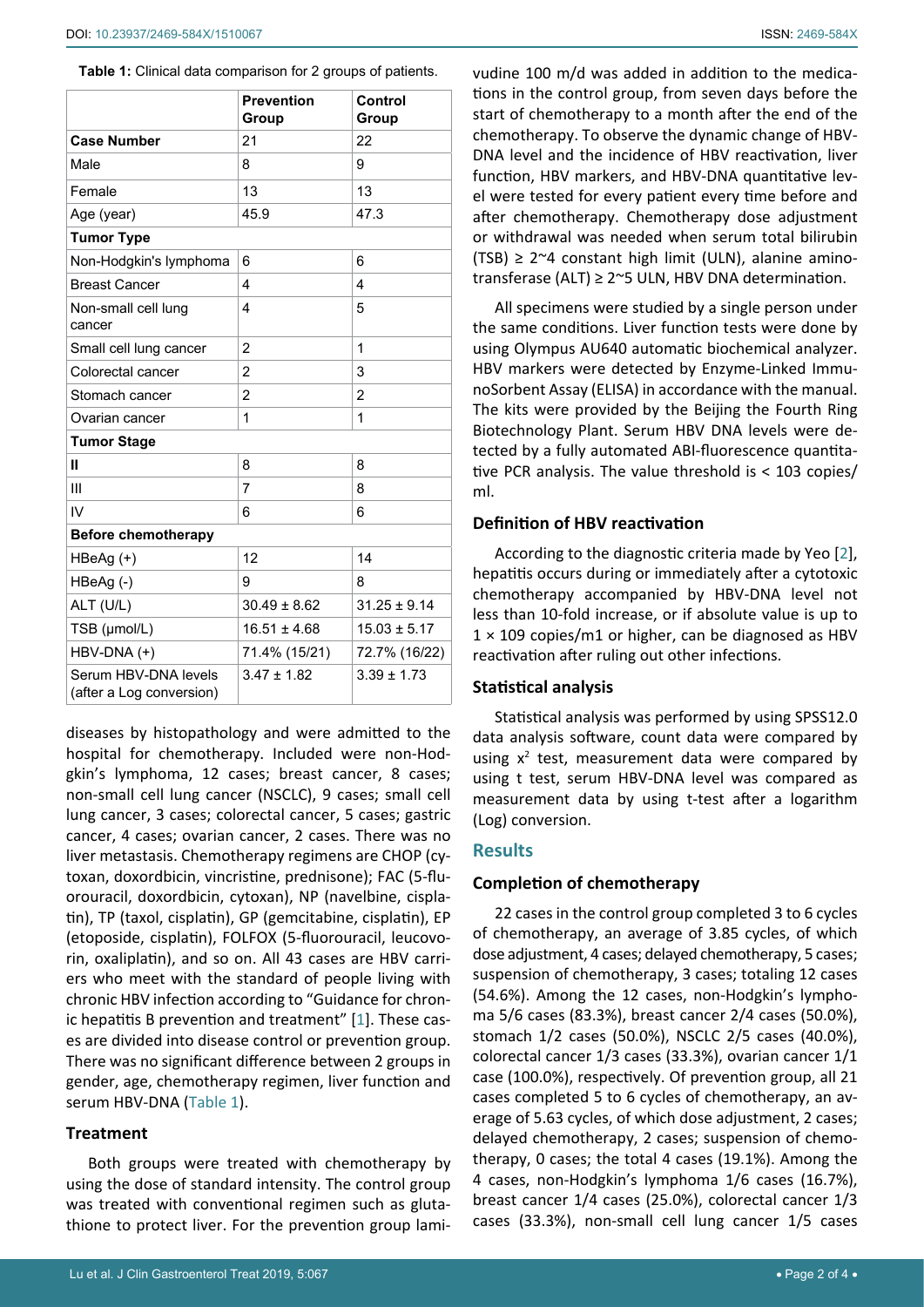|                      | <b>Before Chemotherapy</b> | 4 weeks         | 8 weeks         | 16 weeks        | 24 weeks        |
|----------------------|----------------------------|-----------------|-----------------|-----------------|-----------------|
| <b>Control Group</b> | $3.39 \pm 1.73$            | $4.13 \pm 1.81$ | $4.27 \pm 1.54$ | $5.02 \pm 2.16$ | $5.19 \pm 1.77$ |
|                      | $(n = 16)$                 | $(n = 18)$      | $(n = 19)$      | $(n = 19)$      | $(n = 20)$      |
| <b>Prevention</b>    | $3.47 \pm 1.82$            | $3.53 \pm 1.69$ | $3.59 \pm 1.41$ | $3.64 \pm 1.19$ | $3.75 \pm 1.20$ |
| Group                | $(n = 15)$                 | $(n = 9)$       | $(n = 7)$       | $(n = 5)$       | $(n = 3)$       |

<span id="page-2-0"></span>**Table 2:** The dynamic change HBV-DNA level of the two groups in the course of chemotherapy (after a Log conversion).

(20.0%), respectively. There was a very significant difference (P < 0.01) between the two groups.

## **Dynamic change of HBV-DNA level in the course of chemotherapy**

There was no one case of conversion in the course of chemotherapy for patients who were HBV-DNA positive in the control group, on the contrary positive rate was increased after chemotherapy. It was 81.8% (18/22), 86.4% (19/22), 86.4% (19/22), 90.9% (20/22) at 4, 8, 16, 24 weeks after initiating chemotherapy, respectively. After 4 weeks of chemotherapy HBV-DNA level was gradually increased, compared with the level before chemotherapy and there was a significant difference (P < 0.05). In prevention group HBV-DNA conversion rate was 40.0% (6/15), 53.3% (8/15), 66.7% (10/15), 80.0% (12/15) at 4 weeks, 8 weeks, 16 weeks, and 24 weeks after initiating chemotherapy, respectively. There was no significant increase in its level for patients who were HBV-DNA positive. There was a very significant difference between the two groups (P < 0.01) ([Table 2](#page-2-0)).

### **Incidence of HBV reactivation in two groups in the course of chemotherapy**

Preventive application of lamivudine significantly reduced the rate of HBV re-activation. The rate of HBV re-activation in the prevention group was 9.5% (2/21), non-Hodgkin's lymphoma, breast cancer one case each, respectively. The rate of reactivation in the control group was 45.5% (10/22) in which non-Hodgkin's lymphoma 4/6 cases (66.7%), breast cancer 2/4 cases (50.0%), NSCLC 2/5 cases (40.0%), colorectal cancer 1/3 cases (33.3%), ovarian cancer 1/1 case (100.0%). There was a significant difference between the two groups (P < 0.05). There were 3 cases severe hepatitis occurred in the control group with two cases of non-Hodgkin's lymphoma patients receiving CHOP chemotherapy, and one case of breast cancer patient receiving chemotherapy on FAC regimen. No occurrence in the treatment group. There was no occurrence of severe hepatitis in patients with gastrointestinal cancer in either group.

### **Side effect of lamivudine**

All 21 patients in the prevention group had longterm tolerance to this drug, no toxic reaction was noted.

### **Discussion**

Hepatitis B virus re-activation is HBV replication during the treatment for patients with chronic HBV infection which can lead to liver cell continuous necrosis and gradual decline of liver function and ultimately produce varying degrees of damage to the liver. For patients with mild symptoms, they present as hepatitis symptoms; for patients with serious symptoms, they present as fulminant hepatic failure. HBV reactivation may occur in the course of chemotherapy or after the end of the chemotherapy course. As reported in the literature [[3\]](#page-3-2) in the past 10 years, the HBV re-activation rate was rising in patients with solid tumors, the re-activation rate was 60 percent in patients with hepatocellular carcinoma, HBV reactivation rate was 25% to 40% in patients with other cancers patients. The re-activation rate over 50 percent in patients received hematopoietic stem cell transplantation. Although HBV re-activation can be resolved after treatment in some patients, but abnormal liver function and increased level of HBV DNA often make anti-cancer therapy delayed or even suspended, and possibly jeopardize the prognosis of patients. The studies show that patients with breast cancer, in HBV reactivation and the need for chemotherapy or interruption of treatment for affected patients over 70 percent, not a re-activation of HBV patients, only 30 percent need to interrupt or affect chemotherapy treatment programme [[4](#page-3-3)].

The mechanism HBV re-activation in cancer patients after chemotherapy is not yet entirely clear probably due to: (1) Chemotherapy drugs are mostly cytotoxic drugs and immunosuppressants, can lead to a certain degree of liver damage, which may become the initiating factor, breaking down the immune tolerance status inside the liver cells. For example, *in vitro* experiments show that anthracycline antibiotics can stimulate the 2.2.15 cell (source from HepG2 cell) to secrete HBV DNA in a dose-dependent model [\[5\]](#page-3-4). Also as reported, HBV DNA contains a glucocorticoid reflecting component. This component can promote HBV replication. Thus glucocorticoid and anthracycline antibiotics are the most common HBV reactivation -related drugs [[6](#page-3-5)]. Study confirmed that cytotoxic chemotherapy regimen including glucocorticoid in patients with positive HBsAg results in significantly higher HBV reactivation than the patients without glucocorticoid treatment. (2) Chemotherapy drug can induce extreme, long-lasting B and T cell depletion, although dissolution of the liver cells infected with HBV is mediated by the CD8 + cytotoxic T-cells. B-cell can also be used as antigen presenting cells which initiate the cytotoxic T-lymphocytes specific response in HBV infection [\[7\]](#page-3-6), leading to inflammatory necrosis of liver cells. (3) Tumor necrosis after chemotherapy leads